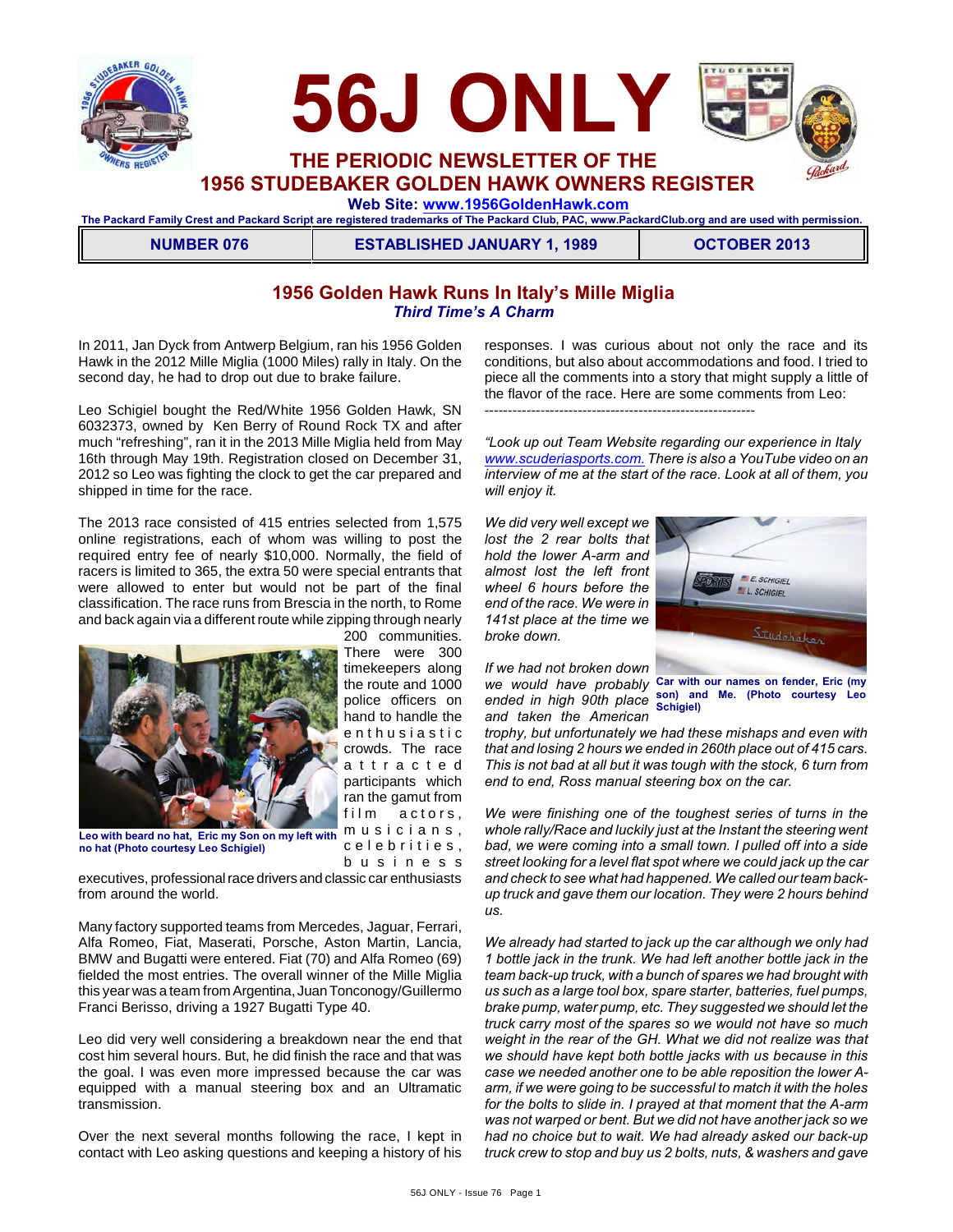*them the size we needed because it was getting late. We were afraid all mechanical shops would close at 6 pm and it was already around 5:30.*

*Suddenly, an Italian gentleman named Luca stopped and with perfect English, asked us if he could help. We said we needed a jack and 2 bolts, nuts, and washers. He replied, "I think I can help, I live right here" and pointed to a building and said he would be right back. In about 5 minutes a little pick up truck showed up with Luca at the wheel. He mentioned he did a lot of work on his cars. He was an engineer and had tools and spares. He had two rally mountain climbing cars and he also competed in different events.*



*Very quickly he took out an aluminum floor jack plus a few boxes full of used bolts and nuts. We were able to quickly find the bolt that we needed and thank GOD. The crucial moment came where we jacked up the car to reposition the A-arm back in its place. Eric my son, got under the car and as*

**Here is a photo of the car sporting it's new "56 Mille" license plate (photo by Leo Schigiel)**

*we slowly lifted the A-arm he had the first bolt in position to see if he could get it in. He said "Dad, it just slid in perfectly!" I looked up and I said God is with us, thank you!*

*So we had to tighten the whole front end as every bolt was loose, and put all the things back together in the trunk.* 

*I did not know how to repay Luca, our friend by now, for all his help. We had many items from all the towns we stopped at when we checked in. When we'd go through, they give us gifts and Items they either are known for, or like, such as sauces, pastas, nuts and other delicacies. Customarily, every town we went through, the Mayor and dignitaries from the town received us and showered us with food and gifts. So we had accumulated a nice amount of goodies and Luca refused to take money. I said please take all these wonderful gifts we got, we would never be able to cook these delicacies. So I convinced Luca to take them, and soon after we were on our way to finish. We had 6 Hours to go. By the way, Luca is an Engineer for Magneti Marelli which is owned by Fiat/ Chrysler now.*

*After returning home, I wrote to Luca telling him, thanks to his help we finished the race. I also offered to buy him lunch or dinner if he ever came to Miami. He wrote this nice reply: "Hello Leo: I'm very happy reading your message, and knowing that you came on time at the finish line! The place the car broke was Pianoro, a little village at more or less 10 miles distance before Bologna, on local route # 65. The day after I checked on the Web to have your news, but no sure news were displayed on the official classification. I worried a bit because M10 resistant section is lower than 3/8" one… but as you know, the worst turns were almost finished."*

*"As I probably told you, I am a vintage car enthusiast. Actually I drive some National hill climb races with my MY72 Fiat 124 Sport Coupé, tuned mostly on my own, so I understand how important it was to finish this international race. That's because I was sorry for this breakdown, but really pleased to give in some way, a little help to people that shares my same hobby. Thanks a lot for the food you gave us (very good and already enjoyed in our kitchen!). Many thanks also for dinner invitation in Miami, that I hope to visit soon or later for a holiday (Michigan*

*is the usual destination of my work trip). Please let me know if next year edition or for some other reason, you'll be back to Italy. Stay well and say hello to your son too! - Luca"*

*The race was 3 days, 1,000 miles mostly mountainous passes and small towns on the route. 1st leg was from 8 PM till 2:00 AM from Brescia to Ferrara, and was for 6 hours . 2nd Leg from Ferrara to Rome was 16 Hours from 8 Am till 12 Midnight. By*

*the time we were taken to the hotel, it was 2 AM. Went to sleep at 3 AM and we got up next morning at 6. 3rd Leg from 7 am till 12 Midnight finish, 17 hours.*

*We never stopped for Lunch except on the 3rd Leg while waiting to arrive at a check point when we were 1 hour early. That is the one where Roger Penske and I waited and chatted, and Eric took our picture together.*

*Mostly we only stopped for gas* **Leo ® and Roger Penske with the** *many, many times because my* **56J and the 300SL** *gas gauge did not work*  **(Photo by Eric Schigiel)** *properly. We filled up*



*approximately every 10 gallons we used, just to play it safe. We were told to always make sure we had enough gas and not to let it get close to empty, primarily when running after 8 PM at night where the few gas stations available started to close around that time. And our 56J drank fuel very rapidly. I think we were doing like 7 miles to the gallon approximately, or maybe even 6 MPG.*

*The hotel accommodations were given to us by the Mille Miglia and chosen by them. Every one had different hotels. At the hotels they had breakfast in the mornings. Although they had special spots, we never stopped for lunch. Our team members were all scattered because we all had different starting times. Example the first car would start at 6:30 PM and every 20 seconds after, another car would follow. We were # 332 and left about 8.38 PM which was our turn to go. We all got together at the finish line as we came into the finish because our team won 2nd with our teams1933 Alfa Romeo. We celebrated off the podium. A period of approximately 3 hours elapsed since Car #1 came in, till the last numbers followed.*

*Handling the intense curves and climbing, she gave me great*



**Look at the tight curves, they were practically hair pins and there must have been a minimum 400 of these throughout the trip**

*performance and a great ride throughout. Although Advil was quite helpful for arm and shoulder pain, but it was super worth it! At the end of the day, I couldn't hold up a pen if you handed one to me.*

*The Ultramatic we finally got rebuilt in Miami performed exceptionally well using (L) all the time when manually down shifting going into the*

*heavy turns. We went from (D) to (L) at 2,000 RPM, and accelerating out of the turns we climbed to sometimes 3,500 RPM, up to 4,000 or 4200 RPM. To get enough power to get her to pull out of those crazy curves, the 275-300 horsepower helped immensely.*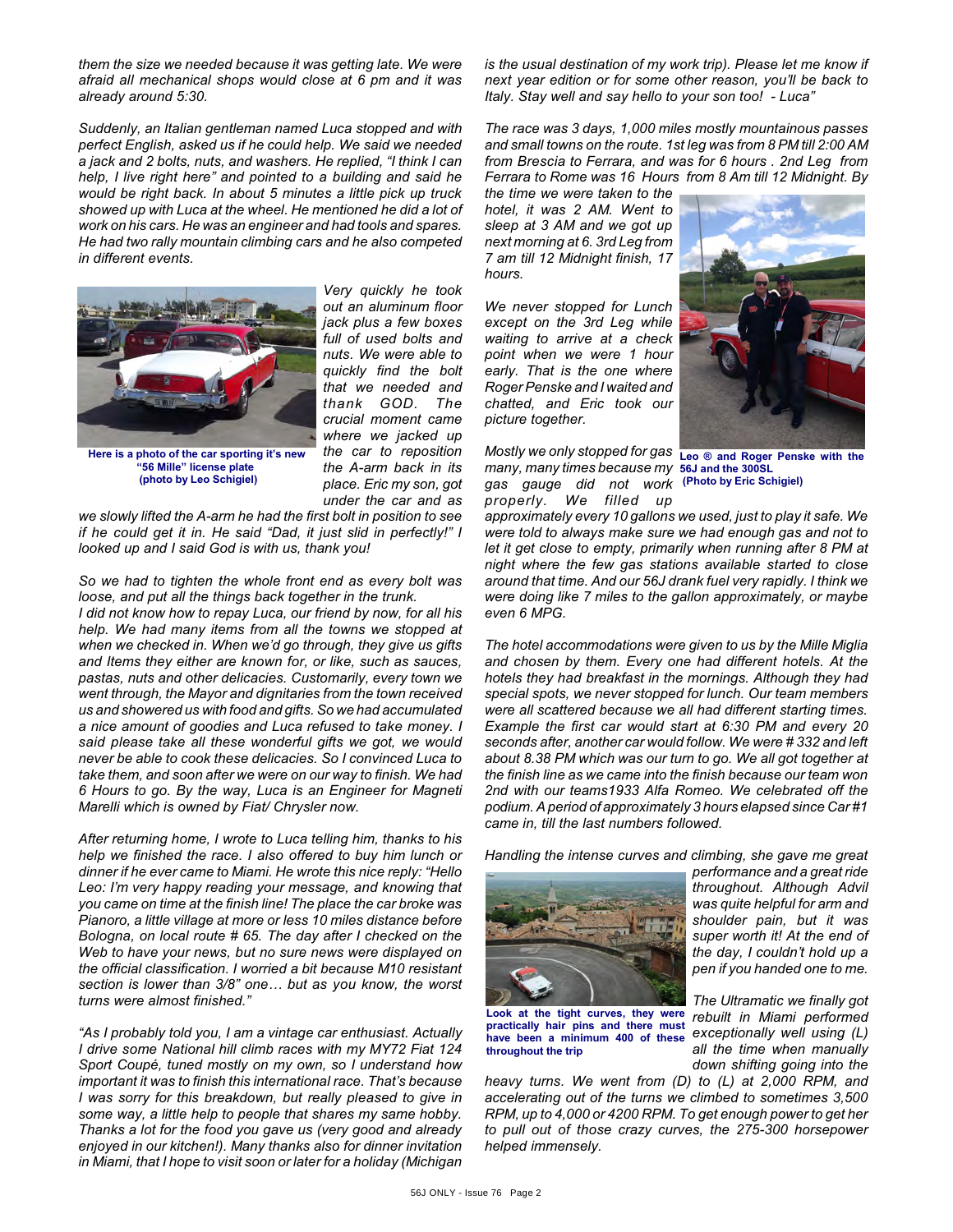*This is what happened on a typical turn: When we came into a turn tight at 50-60 MPH, I jammed it manually into (L), and tapped on the brakes to slow it down. The tachometer went from 2,000 RPM instantly to 3,500 slowing it even further to be able to go into these turns. At the same time to get out of them, I'd hit full throttle till approximately 4500 RPM and jam it back into the second (D)rive position to go back to normal power operation. There must have been a minimum of 400 of these throughout the trip.*

*As Roger Penske said to me after I was on his tail in his Gull Wing for about 30 Minutes on one of the runs, "Leo I could feel the draft behind me of that Studebaker." He said it with a big grin on his face while we stopped at a check point. We both were there too early and had to wait for our expected time to arrive. He was #310, I was #332.*

*Although (name withheld) said they were garbage transmissions, after this experience I have a lot of respect for the (Packard) Ultramatic. Best Regards - Leo*

-----------------------------------------------------

After reading Jan Dyck's comments from the previous year, I didn't think any full size American car from the 1950s would fare very well in this type of rally. However, I did find that five other American cars were entered in the race and all of them finished. The other American cars were a 1955 Ford Thunderbird, a 1933 Ford Model B, a Ford A Roadster Deluxe, a 1929 Chrysler 75, and 1954 Lincoln Capri.

Finishing the rally with a large American car from the 1950s, equipped with an engine that saw only two years of production, and a transmission designed totally in-house by an independent manufacturer, is pretty special. Regardless of what has been printed and uttered over the past five decades, it's nice to have first hand facts instead of second hand opinions.

Every time I spoke with Leo and learned more about the race conditions, and how he handled them, I was more impressed than before. If mother nature hadn't already put in a bid on them, I'd have given my eye teeth to be there. I don't know what the future holds for the 56J and the Mille Miglia but I hope this isn't the end of the story. When I last spoke with Leo, he hinted that he would try it again next year. No matter what the future holds for the 56J and the Milla Miglia, congratulations are in order. Leo's is the first Studebaker to ever finish this race and I think he has made every Studebaker fan proud.

Remembering Leo's description of going into and getting out of those turns at 50 to 60 MPH, I checked the 1956 Owners Manual. Regarding the Ultramatic and L (Low) gear, it reads, "*Engine Braking is a big help when you come down long, mountainous grades. In the Golden Hawk slow your car to 25 miles (40km.) an hour or less with the brakes. Then move the selector lever to the L (Low) range.*" I guess Leo didn't read the manual!

I looked up the phrase, "push the envelope" and found two entries. The first read, *"to move beyond the limit of what has usually been done or was the accepted standard."* The second entry simply stated, *"See Leo."*

As for Jan and his future Mille Miglia endeavors, he wrote, "I will maybe be in Italy next year to encourage Leo if he plans to go back for a second participation. As for myself, one edition was enough….I need my minimum of 6 hours sleep to survive !"

#### **The Original 1956 Golden Hawk Mille Miglia Racer**

I became curious about that Golden Hawk entrant from the 1956 race. Whenever I read anything about a special 1956 Golden Hawk, I always try to find the serial number and any other information. Internet searches provided the following:

The team from Switzerland in 1956 consisted of Daniel Pache and R. Flury who participated with car # 552. The rally was held on April 28-29, 1956. I believe they drove 182 miles, but finished 362 out of 365 entries. That race featured 3 women drivers, Annie Bousquet finished 95th with a Triumph TR2, V. Auriach finished 169th in a Renault Dauphine, and Giovanna Maria Cornaggia Medici was right behind in 170th with an Alfa Romeo 1900 SS. There were three fatal accidents.

R. Flury apparently competed in just this one race while Daniel Pache finished 51st in the Ollon-Villars Hill Climb on August 25, 1963. He finished 42nd in the Sierre Montagna Hill Climb on August 30, 1964. In both instances, he drove a Mercedes-Benz 300SL. He was scheduled to drive a Fiat-Abarth Monomille in the Ollon-Villars Hill Climb on August 29, 1965, but he and/or the car did not show up in time for the event. Other American cars entered in the Mille Miglia from 1927 - 1957 included Chrysler, Lincoln, Ford, and Nash-Healey. There was no race in 1939 and none from 1941 to 1945.

I wrote to fellow Orlando Area Chapter Member and Studebaker Racing enthusiast Bob Coolidge, who had this to report:

*"Frank: The 56 GH was a Swiss entry. I have never located anyone who had knowledge of this race car. Some years back I wrote to a SDC member who was listed in the SDC Roster as living in Switzerland inquiring about this race entry. I did not receive any response. I have had an inquiry or two about this over the years since I have had my web site (www.studebakerracing.com). I have always requested info from them if they turned up anything. So far nothing has come back.* 

*The GH finished 362 out of 365 starters. It carried the # 552. They must not have made much distance to finish so far back. It ran in the Sports + 2000 category. This was the same category as the first four finishers which were Ferrari's. This particular edition of the Mille Miglia was run in the rain so their tires may have been an issue. 182 entries finished the race. No time was given for the GH so my guess is that it did not race for a long time. The shortest time listed for the DNF group was 6 hours 15 minutes 18 seconds. It was the only American made entry in the field. I expect if one had time there is a photo and/or other information somewhere in Europe about this that could be found. "*

Searching my 1956 Golden Hawk production order database, I found 32 cars that were shipped to Switzerland but as I expected, nothing concerning the Mille Miglia, Dan Pache, or R Flury turned up. Of course, there is no guarantee that the race car was originally shipped to Switzerland, but I felt it was a good place to start. Of those 32 cars, 25 were shipped prior to the April 28, 1956 race, the last two shipped on April 12, 1956. A photo would have helped narrow the search, as I might be able to identify color and some options, but I couldn't find one anywhere.

I also wrote to the Miglia Miglia Museum in Brescia Italia to see if they could supply a photo and/or the serial number of that 1956 entry. The message I received left me with the impression that they would not be able to provide either item I was looking for. Below is the message: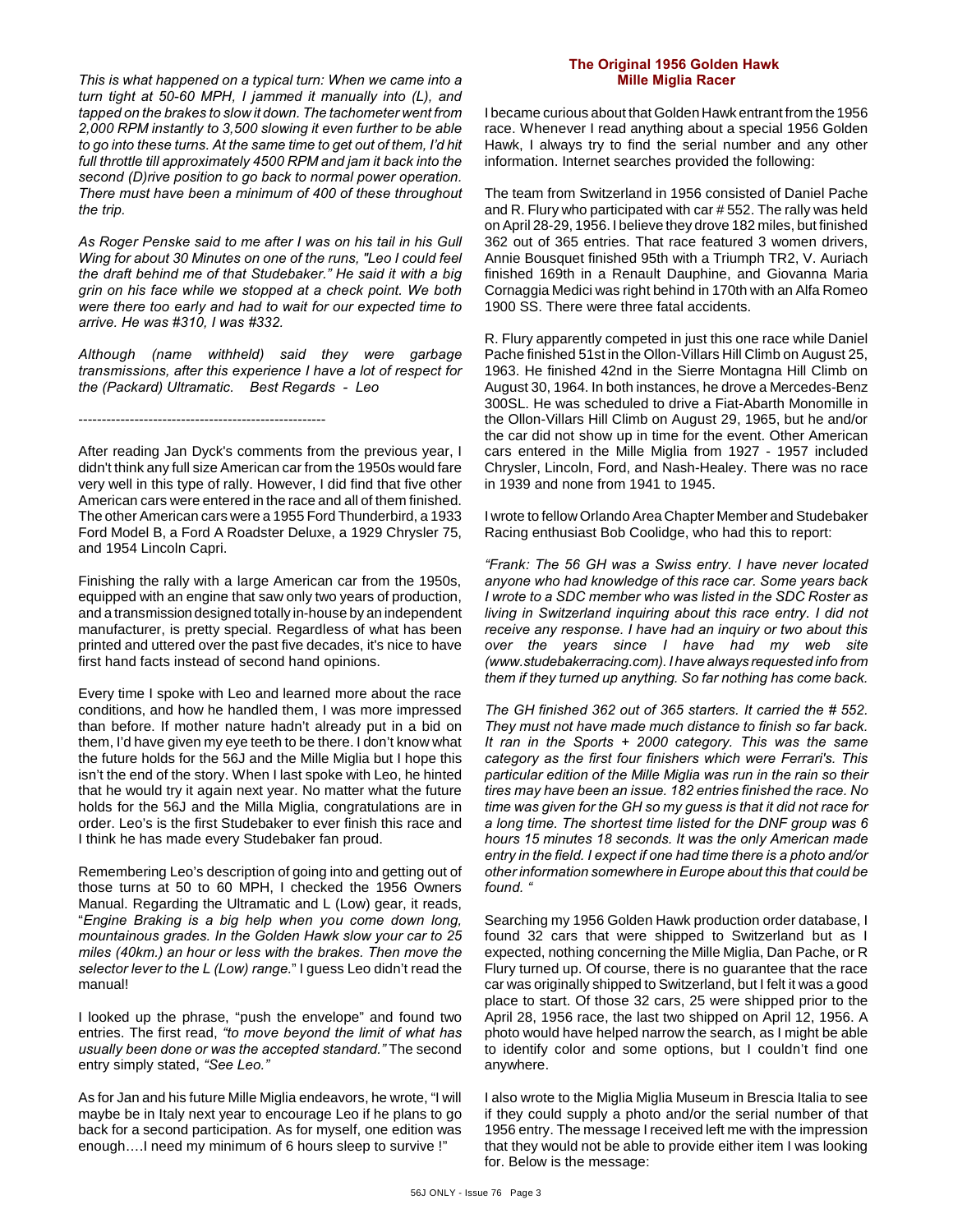*"Dear Mr Ambrogio," "I received your kindly request and for the historical archive there is a research start up flag charge of Euro 30,00 + 21% Vat= Tot. Euro 36,30. (also in case of unsuccessful research). If it's possible, I ask you to send me a copy of payment. Afterward, we will send you a preventive regarding documents that we found in our historical archives. In attach you will find our bank coordinates. In case of interesting, please send us your details so when we receive your account we will send you by post the invoice regarding the payment."*

*"If you want to have information about the serial number or something else, I can't be helpful. I can only confirm or not if you provide me those numbers. Awaiting your answer and staying at your disposal for further information." "Best regards, Giacomo Archivio Museo della Mille Miglia"*

Had Giacomo been a little more encouraging, I would have invested the 36,30 Euros on the chance I might find something, but as it stood at the time, I abandoned that avenue. The history of that 1956 entry will remain a mystery for now.

#### **Farewell To Bondobilly** *Bill Glass, December 3, 1944 - August 14, 2013*



**Bill working on the Hawk from Hell around 1989-1990**

Bill registered the "Hawk From Hell" in 1989, just a few months after I started the Register. Early on, we had several phone conversations. Right from the start, I could tell he was a little special. He told me about his car and that he was doing most of the work himself.

He bought the car a couple

years earlier from (name withheld) for \$3800.00 and was supposed to be a "strong #4", which he stated turned out to be a bad five. He started taking adult education courses at night in auto body and welding. While dismantling the car, he discovered that although nothing was missing," everything was a disaster."

One time he wrote to say he had a lead on a continental kit for the car and wanted my opinion. I'm not sure what my response was, but he apparently opted not to use it.

He had a colorful way of expressing things, such as, *"Saturday September 6, 1990, the GH went for its first ride since 4 years ago, under its own power, with two passengers plus myself. Needless to say, my wife and daughter were extremely frightened, so much in fact that the Chinese laundry will only know for sure. You must understand that there were no instruments, no dash board, and no windows in the car at the time of the drive."* I could certainly understand why Ellen and Robin might have seen their lives flash before them during that ride.

Some time later, Bill created a complete line of 56J products including clocks, T-shirts, sweat shirts, mugs, and license plates. He even created them with an image of a 56J in any color the purchaser wanted. I have several of those items and whenever I look at them I fondly remember him. Bill secured the domain name 1956GoldenHawk.com, offered it for our use, and paid the yearly registration fee.

When the 56J Only Message Forum was created by Scott Reid, Bill was one of the first to join and probably the most frequent

participant. I always got a kick out of his reference to his "all girl" pit crew. It always seems wrong when someone who is younger than I am, passes away. It just feels out of order. At four months shy of birthday number 69, Bill left us far too soon.

### **Fish Plates** *From Brent Hagen*

My experience with 56J's dates back to 1990 when I purchased my first 56J. (It was later described to me by an earlier owner as a "parts car"). I was also told it had a cracked frame. The crack turned out to be a half-inch long. It was located in the problematic area- by the coil spring pocket on the lower lip of the frame, just to the rear of the large cross member where it is riveted to the frame. This was when I first came up with the idea to reinforce this area of the frame with a fish plate. The other side of my frame had a slight ripple, but had not cracked. I fish plated both sides.

Not long afterwards, I was under my friend, Bob Thompson's, 56J and spotted cracks in the same area as the ones on my frame. We fish-plated his 56J's frame as well.

I have seen cracks on numerous 56J's I have parted out. When left untreated, the cracks spread until the frame is structurally unsound.

These cracks are not limited to 56J's. I recently had to fish plate our 1955 President Hdtp which had cracks developing on both sides of the frame in the same place as the 56J's. A friend discovered cracks on his 1962 Studebaker wagon equipped with a 289 V-8 which had over 200K miles on it. By the time he discovered the cracks, they ran down the frame and he had to scrap the car.

I believe the adage "A stitch in time saves nine" applies here. The fix is easy. The car needs to be elevated in order to install the fish plates. The only two tools required are an electric drill and a welder. The fuel line needs to be temporarily moved in order to install the fish plate on the Driver' s side. The best time to install fish plates is when the A-arms are off, as that gives you plenty of room to work on the frame, but there is room to work on the frame in that area with the A-arms in place.

## **Oil Filter and Pertronix** *From Kendall Gibbs*

A heads up for other 56J owners: Started to get lifter and rocker noise on left hand side of engine, slowly getting worse over the last year. Right side OK. Thought maybe lifters starting to go bad but why on one side only? Looked up Packard V8 oil circulation diagram. Saw that branch to oil filter splits off right after left lifter supply gallery and before supply to rockers.

Decided to plug fitting to filter. Noise was less but not gone. Next removed cover and rocker shaft. Shaft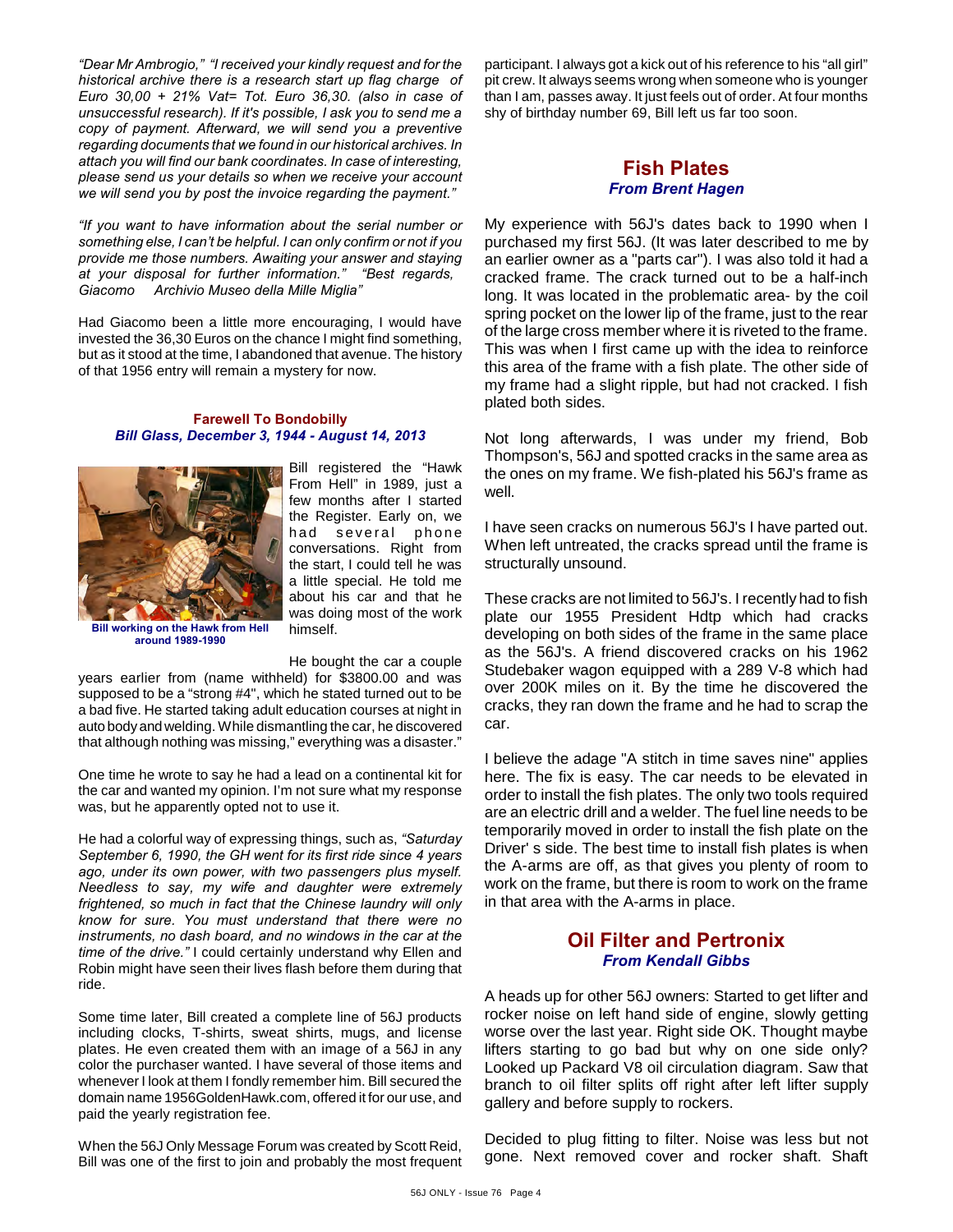noticeably scored under rockers, some worse than others. Luckily have a spare engine so swapped whole rocker assembly and -voila- engine back to its quiet self. My conclusion: excessive filtration through Fram C4 pleated paper element leading to low pressure in the left lifter supply and oil starvation to the left cylinder head. The original style cotton waste filters offered much more resistance to flow so this was less likely to happen but as far as I know they aren't available any more.

I put a tee fitting in the line to the oil filter, put in a fitting at the filter with a restriction, and hooked up a mechanical pressure gauge to the tee. It reads 25 lbs @ idle, hot, when the dash gauge shows 30. Nice drips of oil off rockers now. Hope this is enough. Engine idles smoother too. May decide to eliminate filter altogether. Keep it on engine as a dummy!

On another note, put in latest Pertronix igniter unit. Seems to work well but NOT exactly plug and play. It changed the timing (retarded) so much that I couldn't correct it with a simple adjustment but had to pull out the whole distributor and move it ahead one tooth on the camshaft. Have to remove the Ultramatic throttle control cross shaft to do that and be careful not to loose the little C clips behind the engine. Don't want to jinx things but at least the Ultramatic continues to work well.

## **How Many Are Left?**

*1956 Golden Hawks Registered/Reported/Scrapped*

| 240 | <b>Registered Owners</b>                   |
|-----|--------------------------------------------|
| 299 | Cars Registered By Owners                  |
| 303 | *Cars Reported But Not Registered by Owner |
|     |                                            |
| 602 | <b>Total Cars Registered plus Reported</b> |
| 39  | Additional Cars Reported as Scrapped       |

# **Here We Grow Again**

*If you move, please remember me when you send your change of address information.*

| 602 Sheila Beall<br>Baltimore MD | SN 6031098<br>Prev Owner unknown          |
|----------------------------------|-------------------------------------------|
| 603 Bob Juba<br>Rahway NJ        | SN 6030799<br>Prev Owner Ken Kidwell      |
| 604 Mark James<br>Lancaster PA   | SN 6032455<br><b>Prev Owner Ed Bunker</b> |

*NOTICE: In lieu of dues, and to help keep my records correct, registration forms are mailed to owners who haven't been heard from for several years. If you receive one, complete and mail it at once or you will be dropped from the mailing list.*

# **Mail Bonding**

**If you need help or can offer advice, share it with other owners. (Edited as required.)**



### **Brent Hagen May 22, 2013**

I have the parts car 6800145 almost stripped in the engine compartment. Only thing left to pull in the engine compartment is the power steering column. It would have been re-moved by now-except for the constant rain. An interesting thing about this car is that the engine had a forged crankshaft. Have you ever seen one? I will take a picture of it standing next to a cast Packard crank shaft. I am told they are ultra rare. The service bulletin mentions that they made some due to the fact that they ran out of factory cast crankshafts. It is much cheaper to cast crankshafts than to forge them, but for low number production it was probably cheaper to have them forged. Forged cranks are stronger because they don't have the hollow journals. I wonder how many they forged? Maybe Andy Beckman or Richard Quinn know?

## **Administrative "Assistance"**

**NOTE: Special notes and recurring items.**

°**EMAIL CLUTTER**: **I easily get 100s of messages a day, most of which are useless and interfere with the more important items. Please do not send forwarded mail to me. I just can't read it all. This includes anything not 56J related, especially jokes, E-cards, political and religious messages. Believe me, if you send it, I'll get it from 10 others also. Far too much aggravation for me!!!**

°**56JONLY Message Forum** Started by owner Scott Reid in July, 2002 for owners and fans to exchange information. Click on *56JONLY Message Forum* on our home page.

**NOTICE:** *If you want to contact me to include something in the newsletter, you must send it to me directly. You can do so through the 56SGHOR web site. NEVER write me at the Yahoo address. Scan the QR Code with your mobile device.* 



°**56J ONLY, Electronic Version** of the newsletter is in color, and undamaged in transit. If you would like to receive it electronically, *and save me a buck*, let me know and send me your Email address. I will send you a notice when the latest version is posted on the web site. You can read it, download it, and/or print it at your leisure. If you are not able to view it on the web site, let me know and I'll send it as an attachment. Anyone with an Email address on file with me, will automatically receive the newsletter electronically. **Let me know if you prefer to receive it by mail**. The mangling, ripping, and stains are free.

# *Wheel Estate*

**Our infrequent printing schedule means ads may be a year old. Please let me know if a transaction has been completed. All prices are subject to change. ALWAYS check with the person or vendor for the latest pricing, shipping, and availability.**

#### **Cars**

**For sale:** 1956 Golden Hawk for Sale.352" Packard V8, automatic transmission, PS, PB, radio, Green/White, damaged front fender and cracked passenger door window, Serial 6800570, \$8000.00. George Vranich 724-866-7087. (09-2013)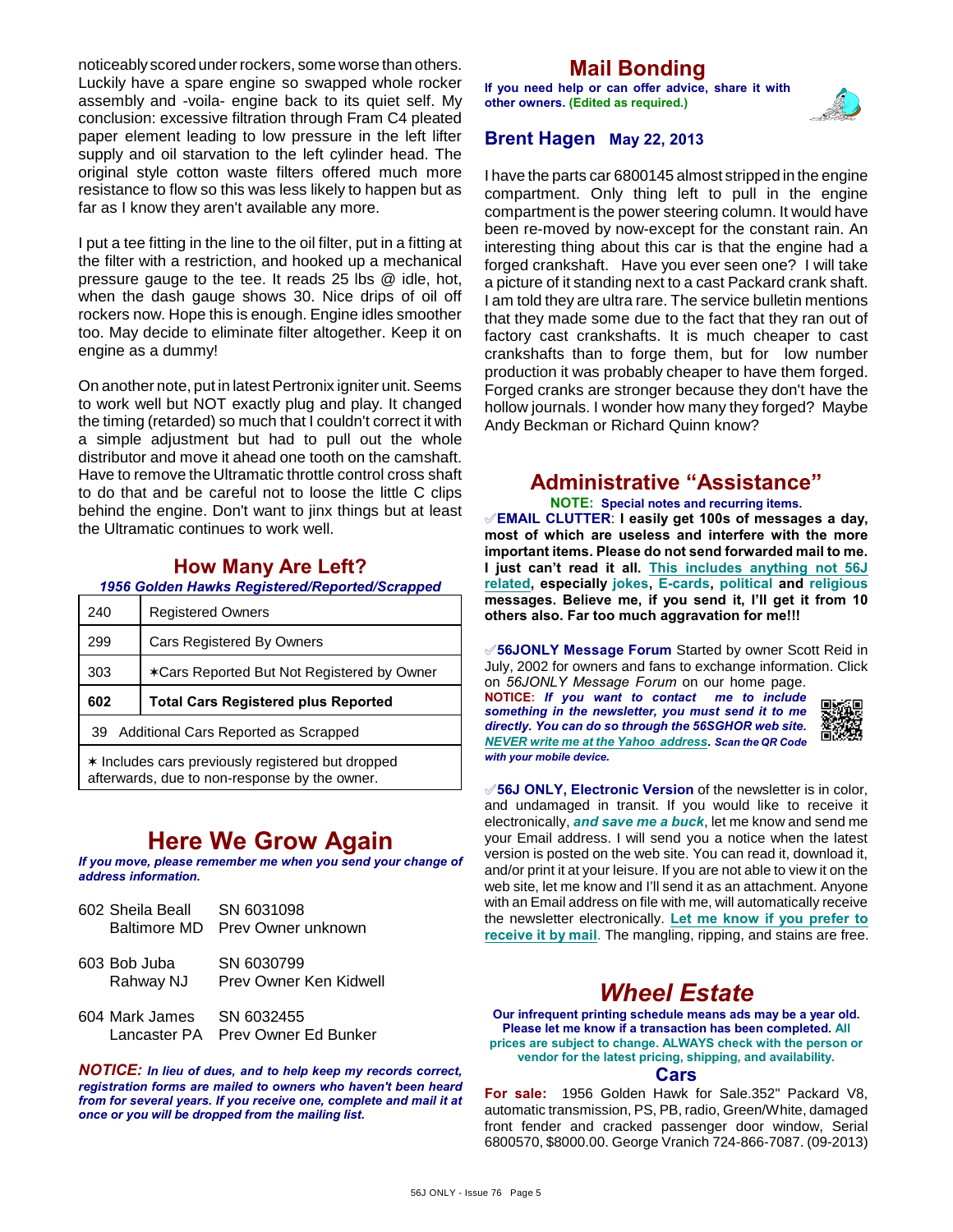**For sale:** -1956 Golden Hawk for Sale. Restored to very good



condition. Color is Sunset Gold and Snowcap White. Has Auto Trans ( Ultramatic), Power Steering, Power Windows and Modern Air Conditioning. Interior is black and white. New wider rims and recent new tires. Much new chrome. Body under coated during restoration., . Driven to

SDC Nationals in Detroit, Omaha, and Cedar Rapids. Always driven. Has been shown with class high 2 rating by judges. at national meets.. Engine and transmission rebuilt. Original owner blew engine. Now has 40 thousandth oversized pistons. A "showy" car. A very good "3" condition based on value condition scale in Car Collector's Price Guide. It is valued at \$21,600. Note: Additional pictures available via "E" mail if requested. For more info call Don Brewer East Moline Iowa 309-792-2546 or email of dcb-manferd@sbcglobal.net (09-2013)

**For sale:** 1956 Golden Hawk. Gold in the center & White on the roof and lower body. Asking \$17K, I could provide the full set of photos to anyone interested or you can see them on the 56J web site. Elaine Kordyban 6413 Wager Dr Rome NY 13440 phone 315-339-4847 email [ekordyban@yahoo.com](mailto:ekordyban@yahoo.com) (01-2013)

**For sale:** 1956 Golden Hawk body number 96. Early mocha/doeskin paint, auto, PS, PB. Driving and enjoying condition. Call Gary at 503-269-5513. Needs a new home that will drive her more! \$25,000 obo! (09-2012)

#### **Other**

**For sale:** 56J Parts: New!: Mechanical Brake LightSwitch \$12, Hawk Hydrovac mounting Brackets \$75/set,Hawk under dash tissue dispenser mounting bracket \$30,Upper & Lower Radiator Hoses \$20/ea, Fan & PS Belts\$10/ea, S/S "Check-Mark" mounting brackets \$15/pr,Speedometer Cable \$50, Ultra Front Seal \$20, PilotBearing \$25, Brake Wheel Cylinders \$35/ea, 160 degThermostat \$9, Inner Fin mouldings (C-Chromew/mounting clips) \$95/pr, Sparkplug Wire Bracket RubberGrommets \$2/ea 56J Tune-up parts: Premium qualitysolid core custom 56J & Packard engine spark plug wiresets. Please specify wire bracket type- early finger-type orlater grommet-type, and single or dual carburetors. Cost is \$56 + \$12 shipping. Points \$6, Rotor \$10, Condenser\$7, Dist. Cap \$5-\$10-\$15, Spark Plugs \$15 (set of 8),Carburetor repair kits \$40.

Sample of NOS parts available: Fenders (inquire); Rear motor mounts \$65; R. Hood Hinge\$40; Dip Stick, Tie Rod Ends, Hood Spring Set \$34;1956-58 Hawk RF window regulators: LF \$150 RF \$100;Ultra tail shaft seal \$20; Packard Exhaust gasket set/\$25;56 Hawk trunk lock housing \$85; 56 Hawk front fender spears \$85ea/\$165pr; 56 Hawk Inst lite sw \$35,Climatizer sw \$35; 56-64 Hawk RF fender ext \$35; 12Volt Sparton Low tone horn \$85,

**Rebuilt parts:** 56J Starters \$225 & 56J Generators \$175 (\$75 core); Rebuilt water Pumps \$95 (your core appreciated), Rebuilt Fuel Pumps \$95 (\$75 core charge); Hood latches \$60,Revulcanized front motor mounts \$200/pr (exchange),Stainless wheel mouldings,

**Used Parts**: Lots of used 56J trim, switches, gauges, sheet metal, etc. Please Inquire. **Brent Hagen, 6220 SE 55th Ave., Portland, OR 97206-6800.** Email [ghawk352@effectnet.com](mailto:ghawk352@effectnet.com) Ph 971-219-9687. (04-2013)

**Wanted:** Back up lights for the 1956 Golden Hawk NOS or in good condition for replating. Please reply to Ed Kann at koorana@comcast.net (01-2013)

**For sale:** PerTronix #1382 and PerTronix II #91382 Ignitor for Autolite IBJ-4001C & E distributors.

Matt Rosa Ponderosa Mustang, 850-857-1084 [FORD6566@aol.com](mailto:FORD6566@aol.com) [www.PonderosaMustang.com](http://www.PonderosaMustang.com) **Mention "Golden Hawk Newsletter"** (01-2013)

**For sale:** 1956 Sky Hawk and Golden Hawk headliner trim bows. One set consisting of 3 pieces with ends tapered. \$89.95 per set (free shipping). Myron McDonald, 417-678-4466 or cell 417-229-2603 (01-2013)

**For sale:** Front left fender for Hawk, NOS. This is a fender only, no inner fender. It has no trim holes and has never been mounted on a car. It still has the part # label and the dealership label attached to it.\$600.00 plus shipping. Manual steering box and steering shaft. In excellent condition, no play or wear in box\$125.00. Set of 4 imitation spoke hub cap with center cap. \$175.00 Ken Berry (512)255-5545. [kenberry004@gmail.com](mailto:kenberry004@gmail.com) (01-2013)

**For sale:** Large stock of Studebaker parts, 1934 - 1966, plus locating services. Hours by appointment. Call anytime, especially early evenings and weekends. Over 40 years Studebaker parts experience, Joliet Studebaker Service, Robert Kapteyn (Sr.), 112 Bissel Street, Joliet IL 60432, 815-722-7262, Email: studebaker@mac.com (01-2013)

**Adhesive Vinyl Inserts,** for AC 2799 wheel cover. Enough for 4 hubcaps, with spare inserts. \$27.50 includes directions & shipping in continental U.S. Right Impression, 319 S Chestnut St, Kimball, NE 69145, Phone or Fax: 308-235-3386 [rimpres@earthlink.net](mailto:rimpres@earthlink.net) (01-2013)



**Ultramatic Transmission Shift Indicator**. Die-cast Metal, with a clear casting, and indented letters pre-painted from the rear. Bill Glass, 18 Lorenz Dr, Valhalla NY 10595. 914- 761-5788 or [BondoBill1@aol.com](mailto:BondoBill1@aol.com) (01-2013)



 $$40.00 + S/H$ 

**Recast Steering Wheel PN 1540647,** white, 17" just like the original. Contact us for price. Shrock Body Shop, 3999 Tyrone Pike, Coalport PA 16627. (01-2013) [www.shrockbrothers.com/steering\\_wheels.html](http://www.shrockbrothers.com/steering_wheels.html)

**Air conditioning** for 1955-56 V-8 Packard engine in whichever



car it is in. You will need the third pulley and bolt for the crankshaft to drive the compressor. Modern, dependable, serviceable equipment starts with the Sanden compressor, 100-AMP alternator to keep your battery charged, and the electric cooling fan. **AC pulley and bolt** \$300.00, **Bracket Kit** for alternator &

compressor including offset oil fill tube and all hardware, NAPA numbers for belts, etc. \$350.. Includes shipping and handling. **ALSO**

**Ultra400 Automatic Transmission Conversion** for your 1956 Golden Hawk to a TH400. Enjoy the difference and confidence. No puking overflow. More power to the wheels. Jack Nordstrom, 4975 IH-35 South, New Braunfels TX 78132, Tel 800- 775-7077. (01-2013)

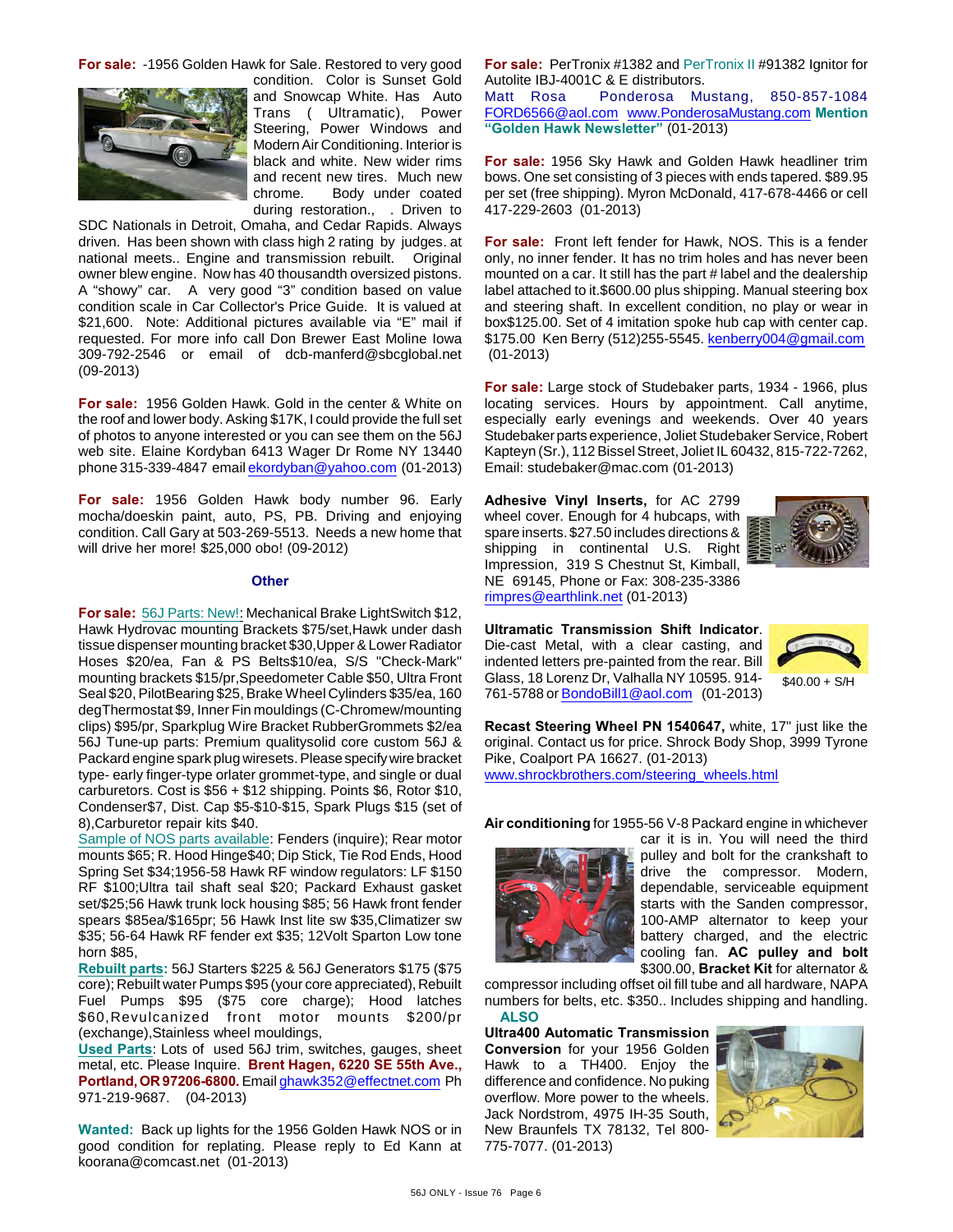**For sale:** Packard V8 engines built to your specifications. I have a completely rebuilt 352" long block in stock for \$2995. **ALSO**

Just found a stash of 1998 manufacture NOS Packard V8 hydraulic valve lifters. These were made by Johnson, a major OEM supplier, before they went out of business. To get enough for my use, I had to buy two cases, 234 units. Will sell them to my '56J friends for \$10.00 each. For comparison, most major Packard suppliers are asking \$14-16 each. Cam Retainer Plate and Spacer - The factory engineers redesigned the oiling system to ameliorate the lifter clatter problems. The second-design cam retainer plate and spacer has been remanufactured in A2 tool steel and is now available. Don't rebuild your Packard V8 without it. - \$75. Oldsmobile V8 Oil Pump Conversion Kit - \$210, Oldsmobile V8 Standard Duty Oil Pump and Pickup - \$100, Oldsmobile V8 High Volume Oil Pump and Pickup - \$150. Packard Engineering Oil Pump Relief Valve Dump Tube - \$25. Re-Manufactured Packard Oil Pump – Vacuum Pump replaced by a ½" cast iron bottom plate and triple the bearing area - \$350 and exchange of your pump. Neoprene Rear Main Seal - \$25. Reinforced Front Balance Damper and Neoprene Seal - \$100 and exchange of your damper. Rebuilt Water Pumps with improved seal and bearing. - \$100 and exchange of your pump. Send cashier's check, money order or PayPal to Jack Vines, 3227 E. 28th Avenue, Spokane, WA 99223 [PackardV8@comcast.net](mailto:PackardV8@comcast.net) Packard V8 Limited. 509-535-8610. (01-2013)

**For sale:** New Radio Dial Glass for 1956-57 Studebaker Delco radios, including 56J's. Accurate reproduction dial glass, just like original, \$25 + \$4 shipping. Rebuilt Packard water pumps for sale \$95, plus \$11.00 for shipping, (your core is appreciated). ALSO: Tachometers & Tachometer Sending Units: I can repair most of these. I also rebuild sending unit to tachometer interconnect cables. Transmission Puke kit-II: Stop fluid from belching out of dip stick tube on start up. \$5 ppd. Brent Hagen, 6220 SE 55th Ave, Portland OR 97206-6800, phone 503-771-0604 Email [ghawk352@effectnet.com](mailto:ghawk352@effectnet.com) [www.1956goldenhawk.com/hagen](http://www.1956goldenhawk.com/hagen) (01-2013)

**For sale:** AC-2754 Exhaust extension. Originally available on 1956 Hawks and station wagons. Chrome finish. Dresses up tailpipe and prevents gasses from marring car finish. ea. 1-104 Oil Filter Decal. 1-083 Valve Cover Decal (2 required). For prices, shipping fees, and availability, Studebaker International, 97 North 150 West, Greenfield IN 46140-8562, 317-462-3124, FAX 317-462-8891, Website: www.studebaker-intl.com Email: jim@studebaker-intl.com (01-2013)

**For sale:** 1956 Hawk Taillight Lenses #1312681 reproduction, excellent quality. 1540137 Wiper Switch Reproduction. 1540135 Headlamp switch reproduction. Other parts as well at http://www.StudebakerParts.com Chuck Collins, 2410 W. Freeway Ln., Phoenix AZ 85021 602-995-5311, chuck@studebakerparts.com (01-2013)

**For sale:** New, reproduction Fuel Tank Sending Units are available from KM Lifestyle, 12 Jacques Street Worcester, MA, 01603. Call (508)792-9500 Monday - Friday 9AM - 5PM (EST) for prices or visit their web site at: http://www.mykmlifestyle.com/ (01-2013)



**For sale:** Many used 56 J Parts, Hawk doors and

rear quarters, Packard V-8s, 3spd overdrive setups, Power steering pumps. Call for needs. Many Studebaker Parts Available. K Body Window Flipper Restoration Services, Stainless steel straightening, polishing. Very Good 56 Golden Hawk Hood. Dwayne Jacobson, 2620 Lake View Dr, Junction City, WI 54443. Phone 715-572-7292 email[studebaker56j@mac.com](mailto:studebaker56j@mac.com) (11-2011)

## **56J Club Items**

*All Proceeds Help Maintain the Register Some Items are free on our web site or can be ordered on-line*



**1956 Studebaker Golden Hawk Parts Catalog.** 320 pages. Includes specifications, part numbers, illustrations, indexes, utility items, and accessory codes, and a list of service bulletins (add \$15.00 foreign S/H).

**1956 Studebaker Golden Hawk Authenticity Guide.** Documents most of the quirks with 30 color photos and all decals shown. Divided into sections covering the engine, exterior, interior, trunk, paint and accessories (add \$13.00 foreign S/H)



**DVD and CD Items** PDF format, viewable with Adobe® Acrobat® Reader (included).



**1956 Studebaker Passenger Car Manuals on DVD. (Not for TV DVD player)** Contains the files that are on all three CDs plus the 1955-58 Chassis Parts Manual, 1953-58 Body Parts Manual, 1956-57 Shop Manual, and the 1958 Shop Manual Supplement **\$20.00** 

**1956 Golden Hawk Restorers Guide on DVD** Contains a video version of the Authenticity Guide with many new items discussed. **\$20.00** 

**1956 Studebaker GH Manuals on CD** Parts Catalog, Authenticity Guide, Owners Manual, Accessories Catalog, and Warner Overdrive Manual. **\$11.00**

**56J ONLY Newsletters on CD** Contains all the back issues of 56J Only in .PDF format. **\$11.00**

**1956 Studebaker GH Production Orders CD** All 4073 Production Orders for 1956 Golden Hawks, produced directly from our data base. **\$11.00**

| Copy of the Original Production Order for your car. Directly |         |
|--------------------------------------------------------------|---------|
| from microfilm, Send serial number.                          | \$12.00 |

#### **Decals-Tags-**

| Oil Filler Cap, blue/buff                            | \$3.00 |
|------------------------------------------------------|--------|
| Oil Bath, yellow/black                               | \$4.00 |
| Seat Belt, red/black/white (need 2) ea.              | \$3.00 |
| <b>Generator Field Terminal Tag, red</b>             | \$1.50 |
| Tachometer Sending Unit Tag, red                     | \$3.00 |
| <b>Club Rosters</b> send Email or SASE (owners only) |        |



*Make Checks Payable to Frank Ambrogio. Scan the QR Code with your mobile device to go to our web site.*